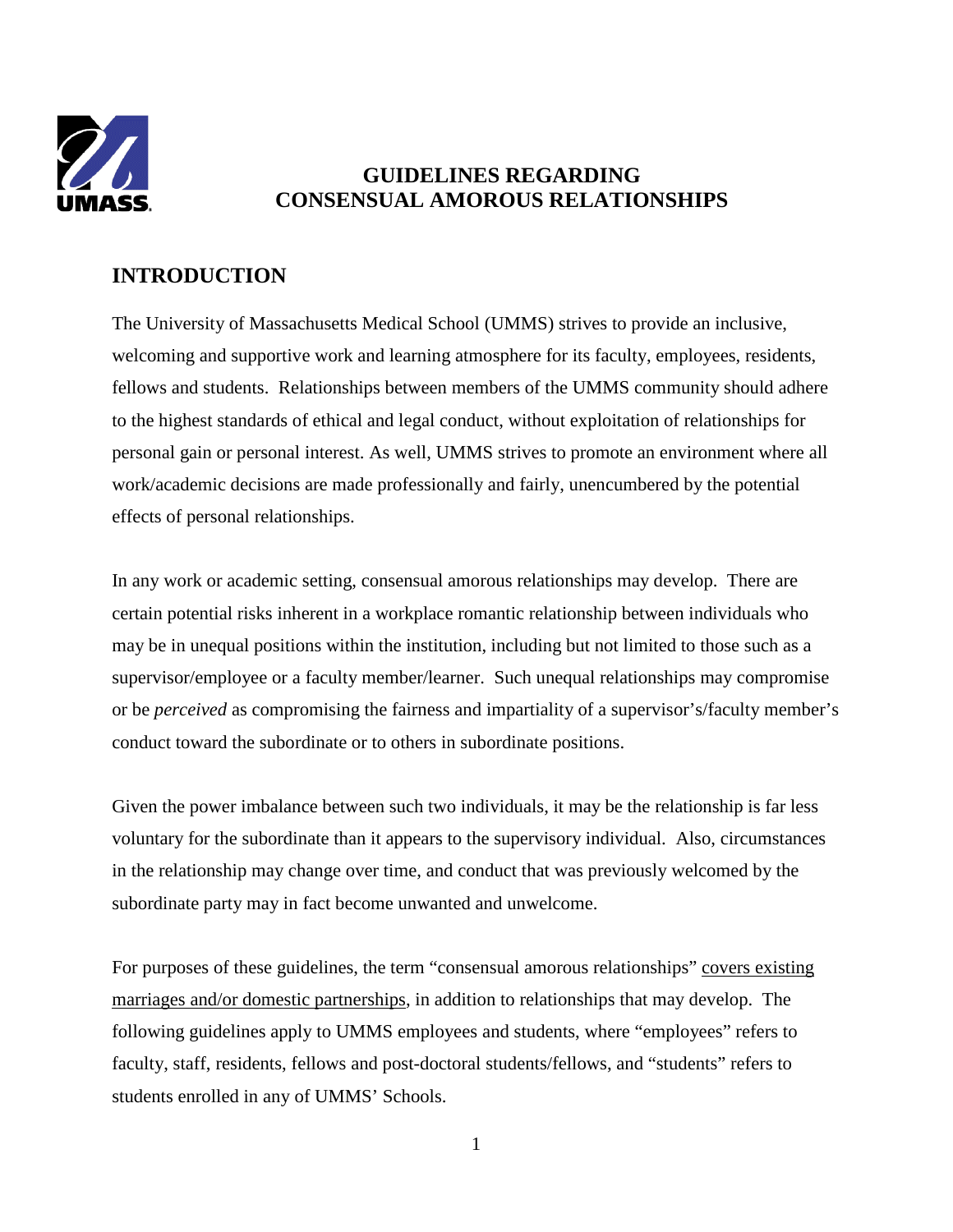## **EMPLOYEES**

- UMMS *discourages* a consensual amorous relationship between manager/supervisor and subordinate where there is a direct line of reporting, indirect authority or the clearly *perceived* authority of one individual over the other.
- In view of the potential risks that may result from a consensual amorous relationship with power imbalance, any faculty, staff or student engaging in such a relationship should report same to UMMS' Diversity and Inclusion Office (DIO), Office of Human Resources (HR), or the Director for a Positive Learning Environment, and following a review of same, it may be recommended that either or both of the involved individuals be moved into different areas of UMMS.
- It is also *strongly encouraged* that reports of any potential adverse impact or inappropriate work place or learning environment behavior relating to such relationships be submitted to their head or manager of the department, or to consult with the DIO, HR, or the Director for a Positive Learning Environment.

## **STUDENTS**

- A UMMS faculty member should not date, or have a romantic relationship with, a student over whom s/he has a direct or indirect teaching/advisory/mentoring/evaluative responsibility, or over whom there may be a perception of such responsibility.
- A faculty member with questions/concerns about a relationship with a student should consult promptly with their department chair, dean, vice provost for Faculty Affairs, Human Resources or DIO. A student with questions/concerns about a relationship with a faculty member should consult with their dean, advisor, Director for a Positive Learning Environment or DIO.
- The Vice Chancellor, Diversity and Inclusion in consultation with the Vice Provost for Student Life and Enrollment and Vice Provost for Faculty Affairs will recommend a resolution to the Provost.